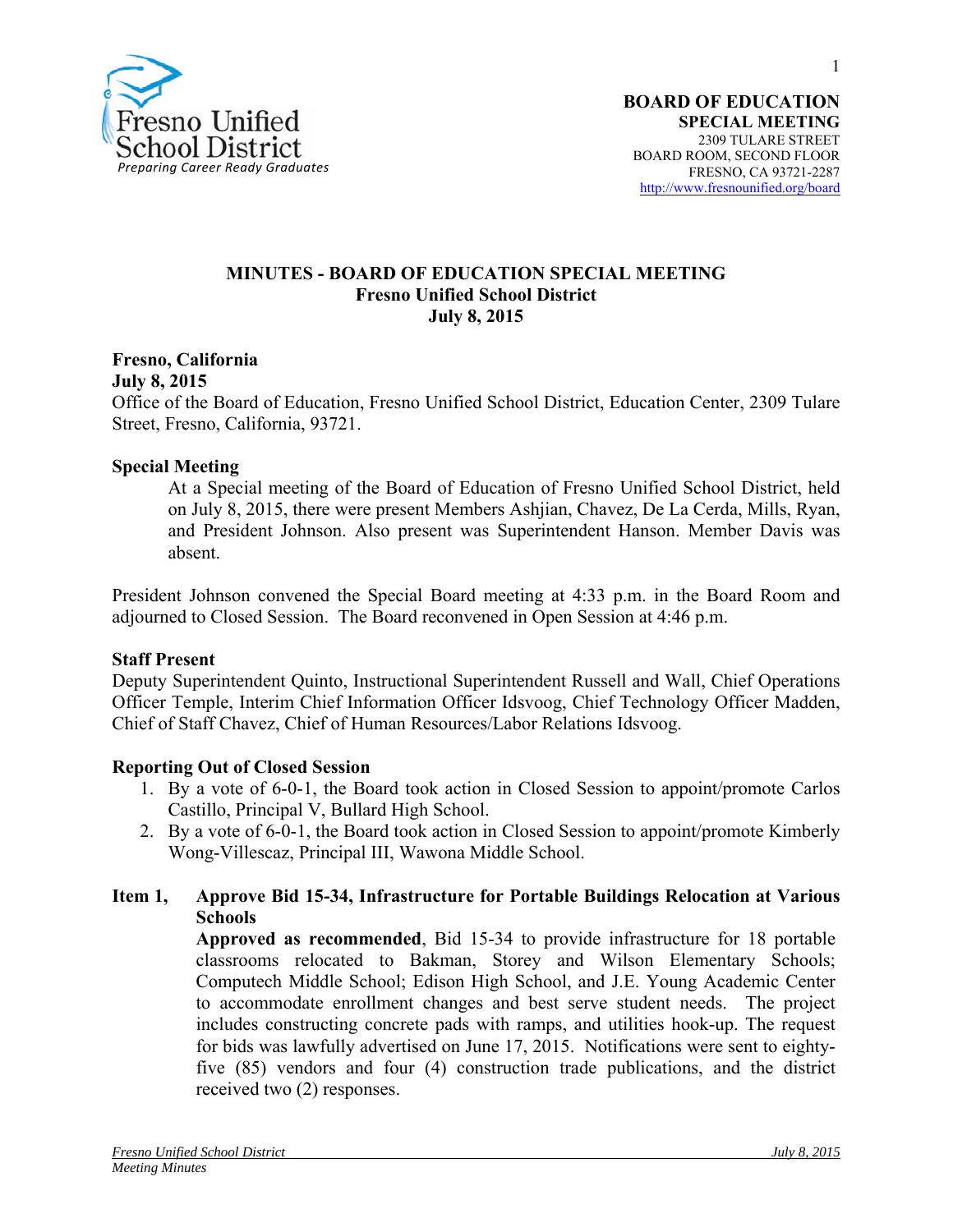Staff recommends award to the lowest responsive, responsible bidder:

Davis Moreno Construction, Inc. (Fresno, California) \$1,424,500

An opportunity was provided to hear questions/concerns from members of the Board and staff was available to respond.

**Member Mills** – With respect to the bid, why are we not just approving the bid? Why is there a contingency amount of \$129,500?

**Karin Temple** – It is our practice when we award hard bids as well as lease lease-back projects to build in a certain amount for contingency. For example, if there is a scope change at district request or if there is an unforeseen circumstance the dollar amount is already included in the bid amount.

**Member Mills** – I don't remember us building this in. I remember with hard bids, change orders coming back to the board for approval, sometimes more than one or two on a project. I don't remember building in contingencies for hard bids before.

**Karin Temple** – It has been our practice for quite some time now. If we go back and look at previous awards I think you would see it on there. Most recently, the award bid that we did on the paint contracts had a contingency amount. It is a best practice that other districts use so we took on that practice some time ago. Two or three years ago I believe.

**Member Mills** – About the same time we started lease lease-back?

**Karin Temple** – It was one of the learnings from lease lease-back. As you know we also do contingencies with lease lease-backs as well. It gives the district the flexibility on a scope change or an unforeseen circumstance. We can get the work done immediately and not submit a change order. The board does see the change orders on a monthly basis through the purchase orders. That again is our normal practice.

**Member Mills** – Is there a reason we cannot award just for the hard bid amount?

**Karin Temple** – We think this is a better practice because it allows us the flexibility.

**Member Ashjian** – Technically you are asking us to approve \$130,000 worth of potential change orders without coming back to the board for our approval. Is that correct?

**Karin Temple** – What we are asking for tonight is your approval on both the awarded bid amount and the amount that would otherwise end up in change orders. There is no guarantee that there will be change orders. This amount is under district control. If it is not needed, it is not spent and the funds revert back to the district. We think it is the right way to do business. If the scope of the job changes or there is an unforeseen circumstance we can work quickly to get the job done.

**Member Ashjian** – The people in my district elected me to be a steward or trustee over the money. The public education code says anything over \$15,000 comes before the board and the board approves the \$15,000. What you are really asking me to do today is to approve \$130,000 worth of potential change orders without getting to see them and I don't know if that is common practice.

**Karin Temple** – It is common practice that when we bring change orders they are ratified. The board may recall that they have not seen a change order for some time because we instituted this practice some time ago. When we brought change orders some years ago they were ratifies. In this case instead of the board ratifying a change order we are able to go ahead and it is already built into the project, we don't have to come back and ask for extra funds. You will see those itemized to the dollar, to the contractor on the normal purchase list that come before the board.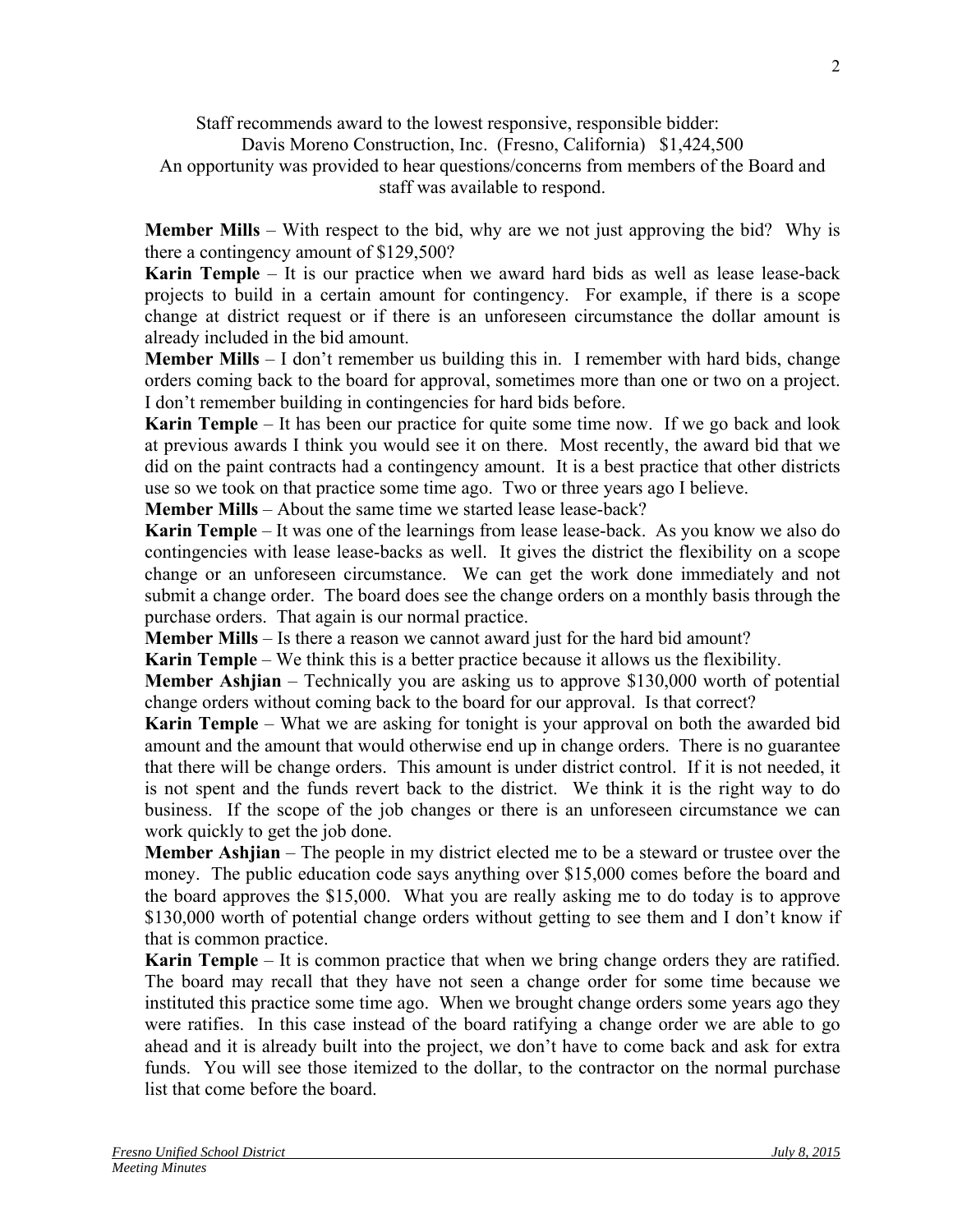**Member Ashjian** – But the purchase order list is multiple pages, two hundred lines and a hundred vendors on one page. It is difficult for us to have to go back to every vendor and look for this one vendor for this one project. What happens is we have gotten used to saying it came under budget.

**Karin Temple** – It has been our practice when we discuss with the board publicly the total dollars spent on lease lease-back projects. We are always very specific as to the amount remaining in contingency. We use that term and we note that it reverts back to the district for future projects. I want to be very clear these funds can only be spent with our approval and any funds unspent stay in the funding source for future projects.

**Member Ashjian** – Is there a contingency in every project that we do? Is there a standard number that the district uses?

**Karin Temple** – I would need to ask our purchasing director. What I prefer to do is respond to that in a board communication because of the numerous types of projects we do. I don't want to say all projects. We always stick to purchasing code, government code and education code.

**Member Ashjian** – I just want to make sure that the board is aware that when we do a project and we say "wow" this is great, and lease lease-back is great, or hard bid is great because there is no change orders. Because that has been the mantra on lease lease-back because there is no change orders. There are change orders but they are just called contingencies.

**Karin Temple** – I don't think you would have ever heard staff say there are no change orders. The point of having a contingency is so we don't have to continue to bring this back to you on five future agendas in very small increments. We are not going to clog your board agenda with those. We are going to go ahead and build it in, you are entrusting us to get the job done as it has been described, we are going to do the project that we commit to, at the very best price possible, any funds not used are the districts funds.

**Member Ashjian** – I don't know if it is a trust issue. The issue is we are authorizing \$130,000 extra above and beyond the hard bid that we are putting in the districts hands that covers mistakes of engineers, contractors with whoever is at fault and we have this money that we can throw at it without it coming back to the board. The bid originally with the lease lease-back with BVI was \$1.9 million correct?

**Karin Temple** – That is correct and that included contingency.

**Member Ashjian** – How much was the contingency?

**Karin Temple** – I don't have that information with me. The project that is on the agenda tonight is a new project. It is different than the agenda item from June  $3<sup>rd</sup>$  and June  $17<sup>th</sup>$ .

**Member Ashjian** – The \$1.9 million was the original lease lease-back and 10 percent was the contingency of that?

**Karin Temple** – I believe it would have been ten percent.

**Member Ashjian** – Almost \$200,000. What scoped changed between June 17, 2015 and today? How did we change \$600,000 of work in ten working days?

**Karin Temple** – It is \$479,310 worth of scope change. The initial project was designed to get underway on June 13, 2015 the day after school ended. The project was to move portables around the district from school to school that needed them to accommodate enrollment that we anticipated to begin in August. The project was to move the buildings and to setup the utilities, concrete pads, accessibility improvement and etc. Because of the short time-line we have pulled out \$479, 310 worth of work, therefore it is a new project.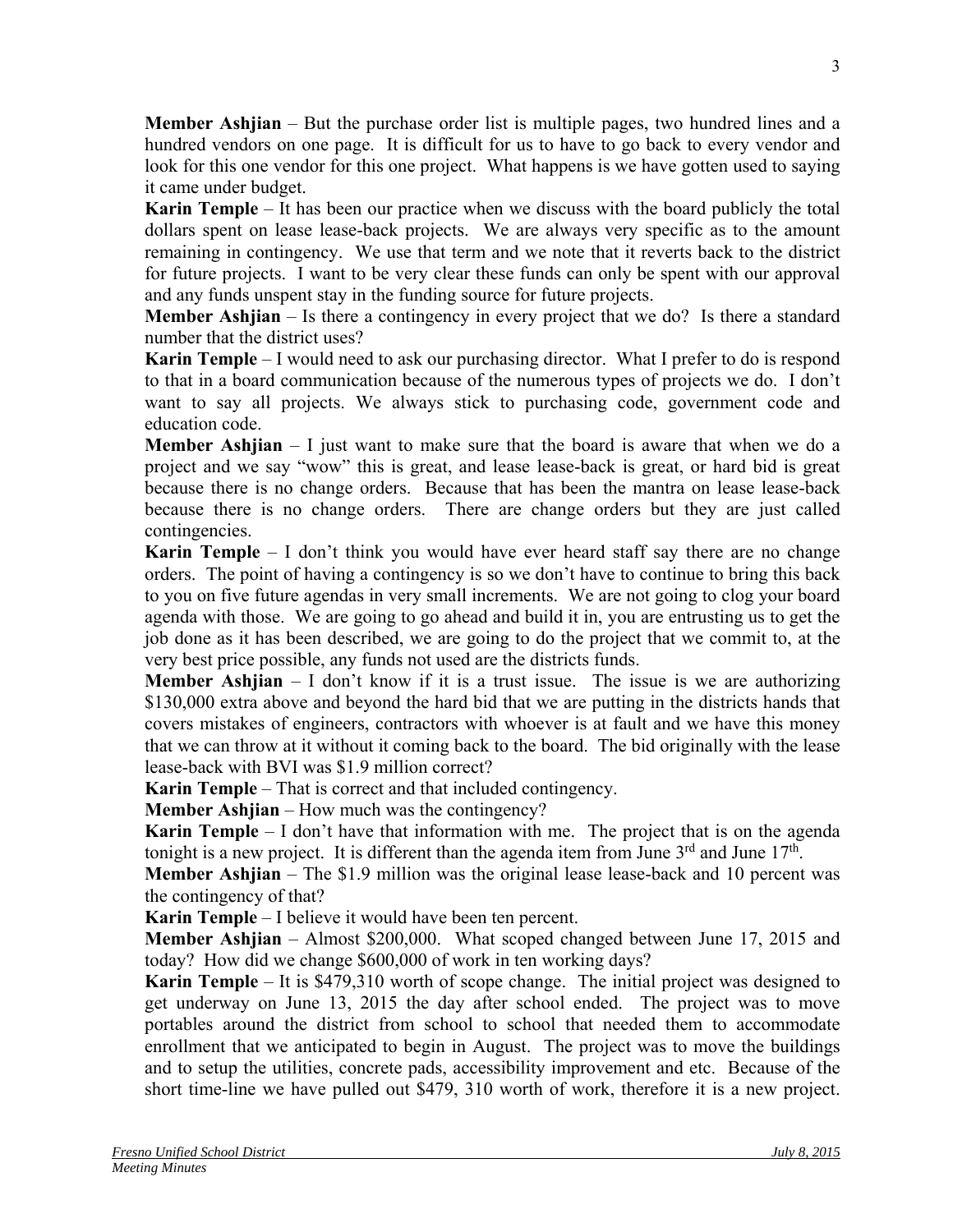The new project is for the infrastructure for the portable buildings, the moving of the portable buildings is what has been moved out and we are contracting for it separately. Typically it is better to include the moving of the classrooms within the overall contract but because we had to get this work done we had to contract out separately. We have also pulled out some electrical and some landscaping. In doing the analysis the cost of the lease lease-back project as it was and the cost of the hard bid project as it is now are the same.

**Member Ashjian** – No savings. The staff is acting as general foremen on the \$479,000 correct?

**Karin Temple** – Correct.

**Member Ashjian** – When is that bid coming forward to the board?

**Karin Temple** – We have authority to act within certain dollars amounts and we are acting within those amounts.

**Member Ashjian** – What is your authority to act within certain dollar amounts?

**Karin Temple** – Under certain contracting we have we have authority to bid up to \$175,000 that is under CUPCCAA. The accounting rules that the board approved about a year and a half ago that allows for a higher bid threshold for our Executive Director of Purchasing. This allows us to do this kind of work up to a certain threshold under the purchasing director's authority without coming to the board.

**Member Ashjian** – Your authority is up to \$175,000?

**Karin Temple** – Yes, for certain kinds of services.

**Member Ashjian** – If your authority is \$175,000, how do you get from \$479,000 to \$175,000?

**Karin Temple** – The portable moving cost is \$175,000 there is also demolition and utility disconnect that had to be done prior to moving the portables that would have been in the lease lease-back contract however that is a separate service with a separate subcontractor to be contracted separately. Landscaping is a separate service with a separate contractor to be contracted separately. Some utilities work, again a separate contract. These are all the separate contractors that would have done the work under the lease lease-back contract. We are now using our authority and our standard process and procedures to contract with them directly. I will make sure I will get all the board communications and the board item of when the board approved us moving to CUPCCAA, which allows us to increase our purchasing bid threshold so we could do emergency work.

**Member Chavez** – For clarification the way that this projects scope of work changed from the original lease lease-back to the hard bid now is we extracted some of the jobs that were supposed to be done in there and the bulk of the work now is moving the portables to the locations.

**Karin Temple** – The bulk of this work is once they have been moved, for example at Edison there are eight portables sitting on the play fields waiting to be moved to their final locations. The bulk of this work is to construct the concrete pads, to do the utilities, ramps, the hand rails etc. To make a portable classroom a classroom.

**Member Chavez** – In other words to get them classroom ready.

## **Karin Temple** – Yes.

**Member Chavez** – On the timeline for when the district does these student projections. When in the school year do we do the projections? To me it seems we may have been able to do this a little sooner than June 3, 2015. Or was that not possible because of how we do our student projections?

4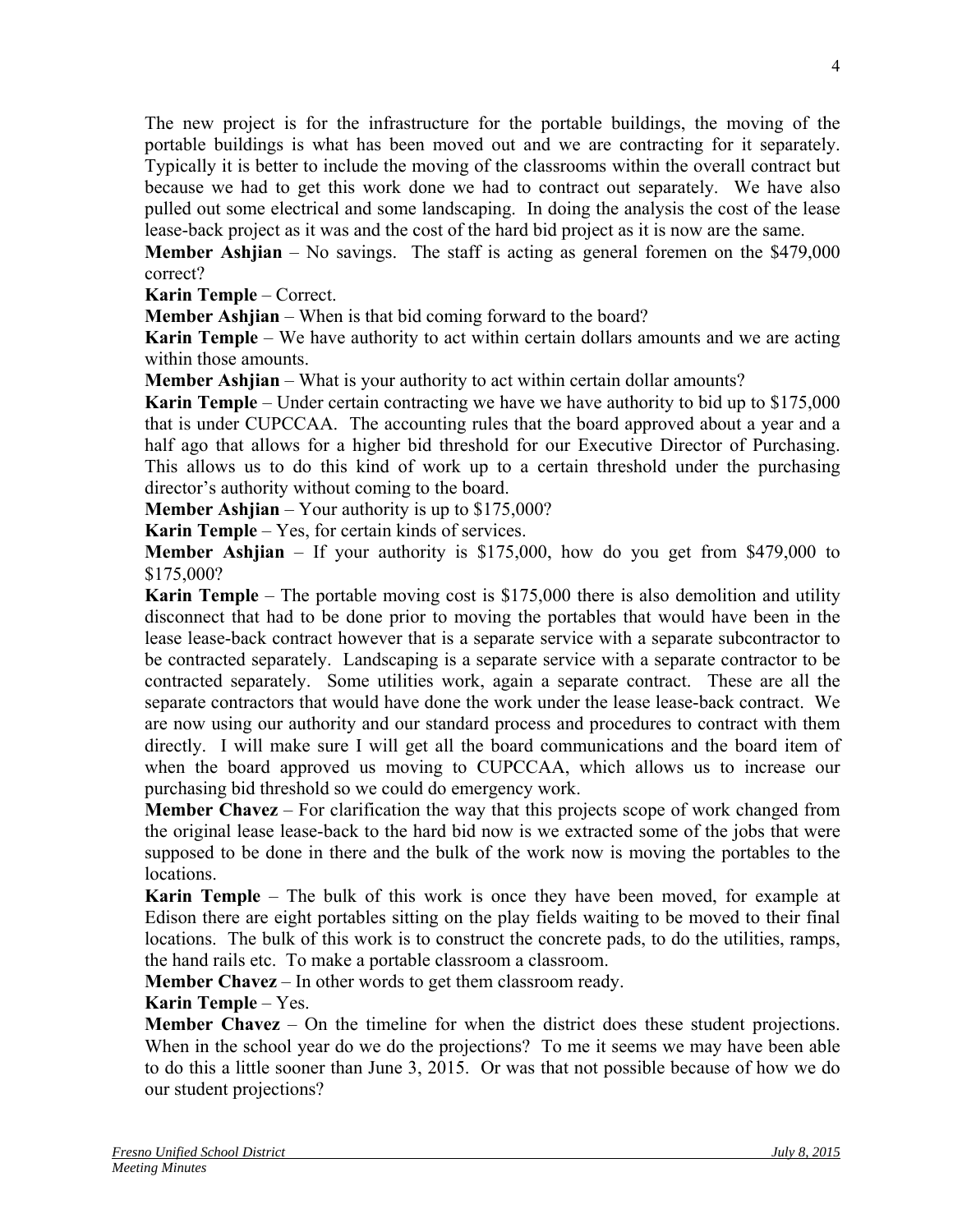**Karin Temple** – It is a long process. It starts with our enrollment projections which occurs in late October. We have our enrollment numbers finalized by the end of December from there it leads to our staffing projections which drives the need for classrooms. Then my staff does a site by site inventory. The entire process takes until mid-April.

**Member Chavez** – What I am getting at is I don't want students to be out of a classroom come August.

**Karin Temple** – That is our priority as well. The general contractor has committed to having these completed for the start of school. Schools do have contingency plans in case the project take another path.

**Member Chavez** – We get the data around December and we do these projections. I know in the past we have done some shifting around once the students go back to school, has that changed considerably about how we are allocating classrooms?

**Karin Temple** – We do take into consideration what has happened in the past and we work closely with facilities, human resources and school leadership and come to an agreement on where the highest need for classrooms are needed.

**Member Chavez** – Is this contract enough to make sure that when we go back to school we aren't going to get calls saying students don't have classrooms?

**Karin Temple** – I want to be able to guarantee that however, we also know that due to a multiple of family decisions things may change, but wherever a student lands we will accommodate them.

**Member Ryan** – I just want to make something clear, Member Ashjian was making reference to the idea that lease lease-back saves money. I am not sure if he meant it is always cheaper. That is never what we said. What we said under lease lease-back is that we get a better product, often faster for the same amount or less. You had said there are other districts that do this with the plus ten percent. Can you tell us some that you might know?

**Karin Temple** – I would like to include that in a board communication when I confer with my purchasing director.

**Member Chavez** – Without the contingency, how does that effect unforeseen construction setbacks in getting the project completed in a timely manner? In other words can you get the work done without this contingency?

**Karin Temple** – I am going to have Paul Rosencrans speak about the process and requirements in bringing a change order for ratification to the board.

**Paul Rosencrans** – Specifically, on a hard bid we cannot do change orders over ten percent so those would be brought back as ratifications because we can't stop a project.

**Member Mills** –The way we crafted the request for these bids, we should have crafted it so it would cover everything we needed to do to get these portables in place and that is what the bid should be for.

**Karin Temple** – I absolutely agree. Our bids and specifications which are very thick, are very clear as to what is required to get the work done as we have described it. The contractor commits to getting the work done for the dollar amount that he has committed to. Construction is unpredictable and if for some reason we need additional concrete ramps for example where we hadn't previously described them in the bid specifications, we would want to say go ahead and do that work, then we would bring that back to the board for ratification as a change order.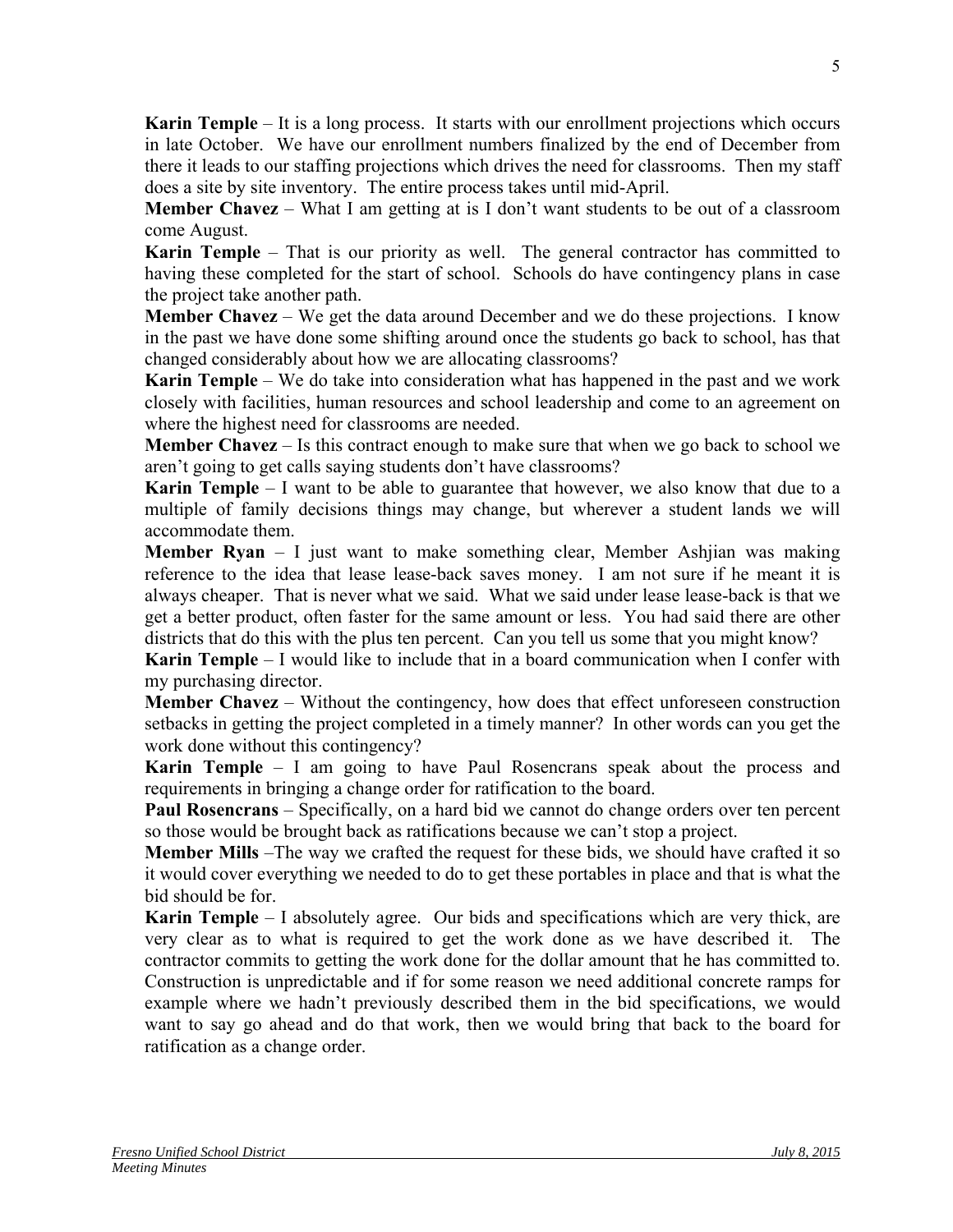**Member Ashjian** – I don't have a problem with the unforeseen circumstances. The problem is when it gets back to us, after we approve the ten percent contingency, it shows up in a purchase order buried in ten pages of documents.

**Member De La Cerda** – Does having the change order come to the board as a ratification impede the process of the project being completed?

**Karin Temple –** I wouldn't describe it as impeding work, we do have the authority within ten percent of the base bid to direct work to be done. It is just another process step for our purchasing department and the board. We just need to make a decision if we want to do those extra process steps.

**Member Ashjian –** The old process of it coming to the board as a change order for ratification allows the general public to follow the project more clearly.

**Member Chavez** – I am trying to get to where we don't have a hold up of resources while we are trying to have every student in a classroom.

**Member De La Cerda –** That would be my concern as well. My understanding of the process previously, for a lack of a better word, was streamlined at the board's request. In the end we want to make sure you are providing for the students. Transparency is a necessity and should go without saying. I agree with Member Chavez's idea and suggestion that he stated in his comments.

**Member Johnson –** I agree with Member Chavez as it relates to the students. I remember asking years ago why we had so many change orders. I believe that is reason we went to the contingency being added as long as we were able to continue to show where the money was being spent. The bottom line is how will we meet the needs of these students by August? We need that transparency and we need to expedite this process.

**Member De La Cerda** – The ten percent that is used for the contingency component. Is that an average amount for change order bids?

**Karin Temple** – The ten percent contingency is a threshold. If we didn't build in a contingency we would not exceed ten percent of the base bid through change orders.

**Member De La Cerda** – Is that common practice throughout the state?

**Karin Temple** – Yes.

On a motion by Member Mills, seconded by Member Ashjian, Approval of the Base Bid of \$1,295,000 to Davis Moreno Construction, Inc. without the contingency, *failed* on a roll call vote of 3-3-1 as follows: AYES: Members Ashjian, Chavez, and Mills. Noes: De La Cerda, Ryan and President Johnson. Absent: Member Davis.

A second motion was made by Member Chavez.

On a motion by Member Chavez, seconded by Member De La Cerda, Approval of the Base Bid, plus contingency to Davis Moreno Construction, Inc. with the proviso that the change orders are submitted to the board as an agenda item for ratification, was *approved* on a roll call vote of 6-0-1 as follows: AYES: Members Ashjian, Chavez, De La Cerda, Mills, Ryan and President Johnson. Absent: Member Davis.

## **Unscheduled Oral Communication**

For the record no individuals addressed the Board on the topic listed on this agenda.